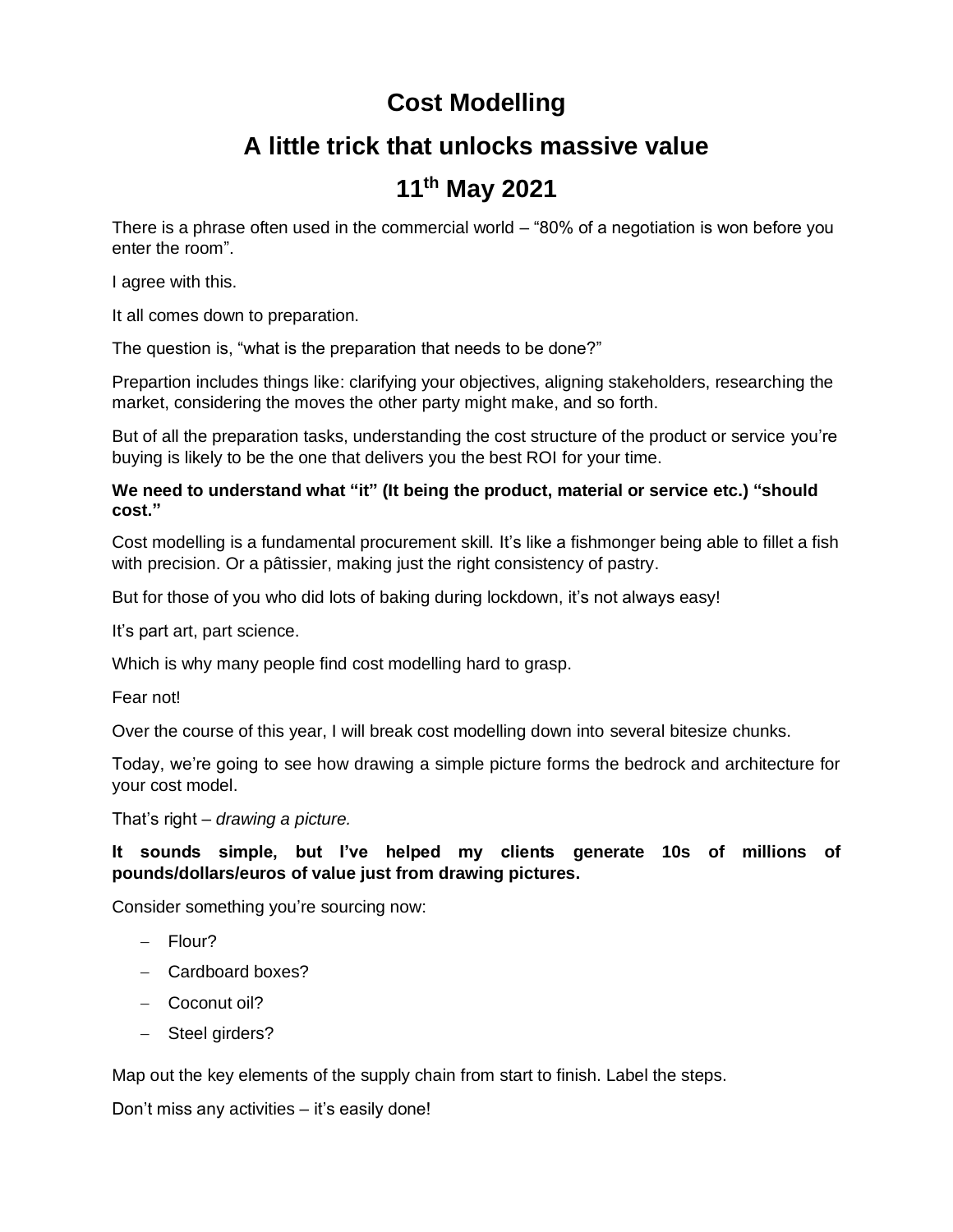Here's a simple example from me to source mango puree:



The next task is to turn your picture into an excel table – we'll need some numbers at some point!

Most people seem to like drawing supply chains left to right. Typically, cost models are created vertically, so you'll need to transform your horizontal picture into a vertical excel table. To do this, rotate your picture clockwise through 90 degrees, starting with the first step of your supply chain at the top of your excel table and finishing with the last step of your supply chain at the bottom:

| <b>Cost Element</b>                   | Cost (USD/T) |
|---------------------------------------|--------------|
| Raw Material (Mango)                  | tbc          |
| Yield (%)                             | tbc          |
| Mango Puree Equivalent                | 0            |
| Processing                            | tbc          |
| Overheads                             | tbc          |
| Packaging                             | tbc          |
| Profit                                | tbc          |
| <b>EXW Processor</b>                  | 0            |
| Processor to port                     | tbc          |
| <b>Port Fees India</b>                | tbc          |
| <b>Shipping to Europe</b>             | tbc          |
| <b>CFR Europe</b>                     | 0            |
| Port Fees Europe                      | tbc          |
| <b>Duty</b>                           | tbc          |
| <b>Transport to final destination</b> | tbc          |
| <b>Agent Fees</b>                     | tbc          |
| <b>DDP Destination</b>                | 0            |
| <b>Total</b>                          | 0            |

You've just created the architecture for your cost model.

Before my next newsletter in 2 weeks' time:

Ensure you've got your supply chain mapped out.

You have an excel table that looks something like this.

Fill in any of the pink cells you can.